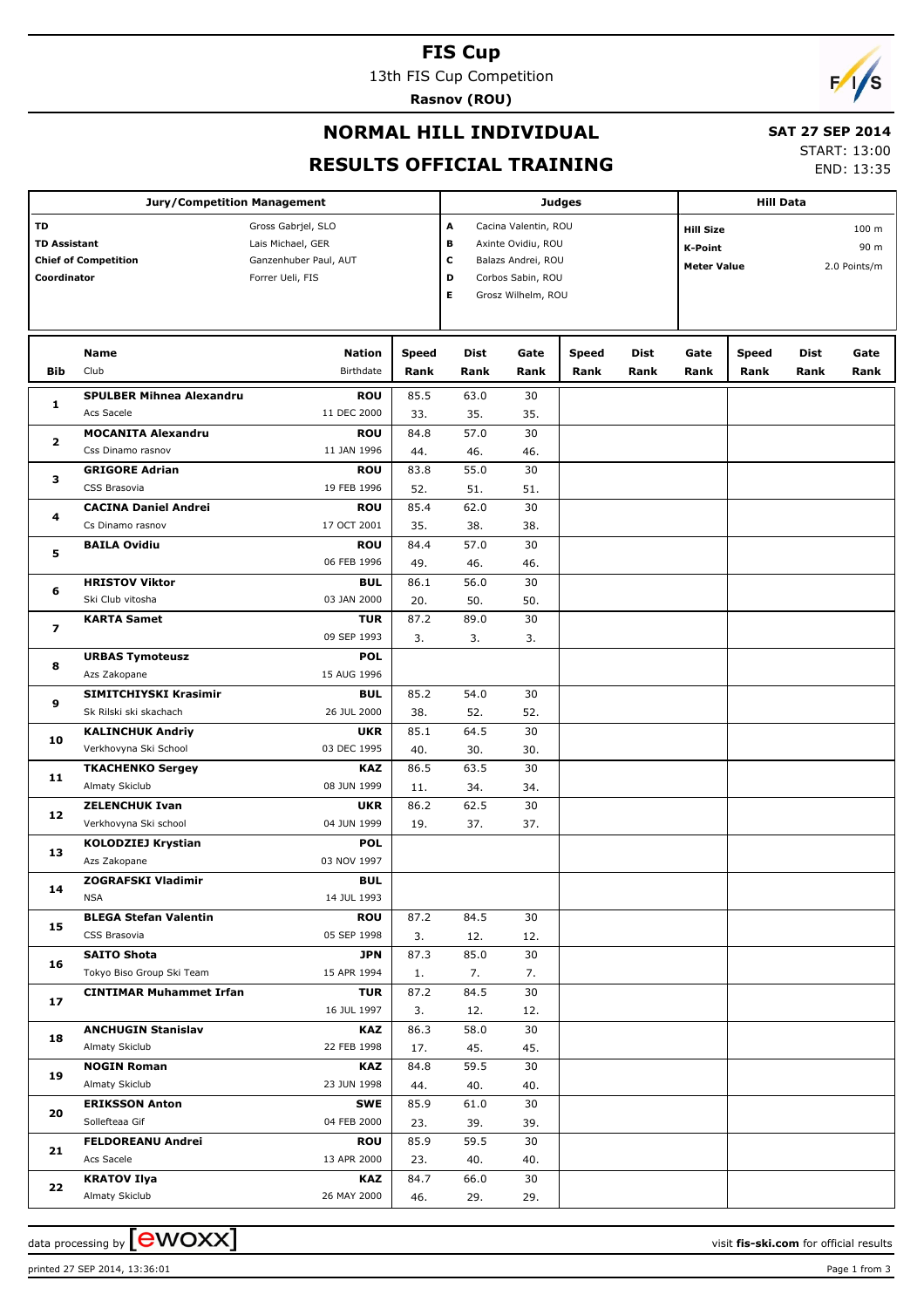### **FIS Cup**

13th FIS Cup Competition

**Rasnov (ROU)**



## **NORMAL HILL INDIVIDUAL**

#### **SAT 27 SEP 2014**

## **RESULTS OFFICIAL TRAINING**

START: 13:00 END: 13:35

|                | Name                                | <b>Nation</b>             | <b>Speed</b> | <b>Dist</b> | Gate      | Speed | <b>Dist</b> | Gate | <b>Speed</b> | Dist | Gate |
|----------------|-------------------------------------|---------------------------|--------------|-------------|-----------|-------|-------------|------|--------------|------|------|
| <b>Bib</b>     | Club                                | Birthdate                 | Rank         | Rank        | Rank      | Rank  | Rank        | Rank | Rank         | Rank | Rank |
|                | <b>PACURAR Radu Mihai</b>           | <b>ROU</b>                | 85.7         | 63.0        | 30        |       |             |      |              |      |      |
| 23             | Cs Dinamo rasnov                    | 06 SEP 2001               | 28.          | 35.         | 35.       |       |             |      |              |      |      |
|                | <b>MARUSYAK Yevgen</b>              | <b>UKR</b>                | 85.7         | 67.0        | 30        |       |             |      |              |      |      |
| 24             | Verkhovyna Ski school               | 16 MAR 2000               | 28.          | 27.         | 27.       |       |             |      |              |      |      |
|                | <b>ADILOV Akram</b>                 | <b>KAZ</b>                | 85.9         | 66.5        | 30        |       |             |      |              |      |      |
| 25             |                                     | 10 FEB 1995               | 23.          | 28.         | 28.       |       |             |      |              |      |      |
|                | <b>IPCIOGLU Fatih Arda</b>          | <b>TUR</b>                | 85.2         | 75.5        | 30        |       |             |      |              |      |      |
| 26             |                                     | 28 SEP 1997               | 38.          | 22.         | 22.       |       |             |      |              |      |      |
|                | <b>DEVALL Sebastian</b>             | <b>SWE</b>                | 85.4         | 64.0        | 30        |       |             |      |              |      |      |
| 27             | Sollefteaa Gif                      | 14 MAR 2000               | 35.          | 32.         | 32.       |       |             |      |              |      |      |
| 28             | <b>MITEV Evelin</b>                 | <b>BUL</b>                | 86.0         | 57.0        | 30        |       |             |      |              |      |      |
|                | Sk Rilski ski skachach              | 05 MAY 1998               | 21.          | 46.         | 46.       |       |             |      |              |      |      |
| 29             | <b>GUNGEN Munir</b>                 | <b>TUR</b>                | 84.7         | 59.5        | 30        |       |             |      |              |      |      |
|                |                                     | 24 AUG 1998               | 46.          | 40.         | 40.       |       |             |      |              |      |      |
| 30             | <b>FARKAS Hunor</b>                 | <b>ROU</b>                | 84.9         | 59.0        | 30        |       |             |      |              |      |      |
|                | Cs Dinamo                           | 18 SEP 2001               | 43.          | 43.         | 43.       |       |             |      |              |      |      |
| 31             | YAKIBYUK Igor                       | <b>UKR</b>                | 85.8         | 73.0        | 30        |       |             |      |              |      |      |
|                | Verkhovyna                          | 02 JAN 1995               | 26.          | 24.         | 24.       |       |             |      |              |      |      |
| 32             | <b>SOLCAN Mihai Andrei</b>          | <b>ROU</b>                | 85.6         | 59.0        | 30        |       |             |      |              |      |      |
|                | Csu Brasov                          | 11 DEC 1999               | 30.          | 43.         | 43.       |       |             |      |              |      |      |
| 33             | <b>FLEMSTROEM Marcus</b>            | <b>SWE</b>                | 85.1         | 68.0        | 30        |       |             |      |              |      |      |
| 34<br>35<br>36 | Sollefteaa Gif                      | 07 APR 1999               | 40.          | 26.         | 26.       |       |             |      |              |      |      |
|                | <b>TATU Robert Valentin</b>         | <b>ROU</b>                | 86.7         | 86.0        | 30        |       |             |      |              |      |      |
|                | CS Dinamo                           | 03 JUL 1996               | 8.           | 5.          | 5.        |       |             |      |              |      |      |
|                | <b>SATO Keiichi</b>                 | <b>JPN</b>                | 86.7         | 91.5        | 30        |       |             |      |              |      |      |
|                | Shimokawa Shogyo High School        | 27 JUL 1997               | 8.           | 1.<br>79.5  | 1.<br>30  |       |             |      |              |      |      |
|                | <b>YUKSEL Faik</b>                  | <b>TUR</b><br>10 FEB 1995 | 86.3<br>17.  | 18.         | 18.       |       |             |      |              |      |      |
|                | <b>KINOSHITA Yuto</b>               | <b>JPN</b>                | 86.4         | 89.5        | 30        |       |             |      |              |      |      |
| 37             | Gosyogawara Agriculture and Forestr | 27 APR 1996               | 12.          | 2.          | 2.        |       |             |      |              |      |      |
|                | <b>DEMIR Ayberk</b>                 | <b>TUR</b>                | 86.4         | 80.0        | 30        |       |             |      |              |      |      |
| 38             |                                     | 14 FEB 1997               | 12.          | 17.         | 17.       |       |             |      |              |      |      |
|                | <b>ZYRYANOV Sergey</b>              | <b>KAZ</b>                | 85.5         | 64.5        | 30        |       |             |      |              |      |      |
| 39             | Almaty Skiclub                      | 08 FEB 2000               | 33.          | 30.         | 30.       |       |             |      |              |      |      |
|                | <b>BUZESCU PURICE Constantin Ro</b> | <b>ROU</b>                | 87.3         | 85.0        | 30        |       |             |      |              |      |      |
| 40             | Css brasovia                        | 19 JUN 1997               | 1.           | 7.          | 7.        |       |             |      |              |      |      |
| 41             | <b>SHEYNOV Vasil</b>                | <b>BUL</b>                |              |             |           |       |             |      |              |      |      |
|                | Rilski Ski skachach                 | 09 JUL 1998               |              |             |           |       |             |      |              |      |      |
| 42             | <b>BEDIR Muhammed Ali</b>           | <b>TUR</b>                | 84.4         | 64.0        | 30        |       |             |      |              |      |      |
|                |                                     | 24 MAR 2000               | 49.          | 32.         | 32.       |       |             |      |              |      |      |
| 43             | <b>ZOGRAFSKI Martin</b>             | <b>BUL</b>                | 84.3         | 71.5        | 30        |       |             |      |              |      |      |
|                | Ski Club samokov                    | 03 SEP 1998               | 51.          | 25.         | 25.       |       |             |      |              |      |      |
| 44             | <b>KALINICHENKO Vitaliy</b>         | <b>UKR</b>                | 85.3         | 81.5        | 30        |       |             |      |              |      |      |
|                | Vorokhta Ski School                 | 09 AUG 1993               | 37.          | 16.         | 16.       |       |             |      |              |      |      |
| 45             | <b>WASEK Pawel</b>                  | <b>POL</b>                |              |             |           |       |             |      |              |      |      |
|                | KS Wisla Wisla                      | 02 JUN 1999               |              |             |           |       |             |      |              |      |      |
| 46             | <b>OZTASYONAR Mustafa</b>           | <b>TUR</b><br>03 MAR 1993 | 85.8         | 78.0        | 30        |       |             |      |              |      |      |
|                | <b>IWASA Yuken</b>                  | JPN                       | 26.<br>85.6  | 19.<br>87.5 | 19.<br>30 |       |             |      |              |      |      |
| 47             | Sapporo Jumping Junior Sports Club  | 02 JUL 1999               | 30.          | 4.          | 4.        |       |             |      |              |      |      |
|                | <b>KARATSUPA Stanislav</b>          | <b>KAZ</b>                | 84.7         | 56.5        | 30        |       |             |      |              |      |      |
| 48             |                                     | 05 JUL 2000               | 46.          | 49.         | 49.       |       |             |      |              |      |      |
|                |                                     |                           |              |             |           |       |             |      |              |      |      |